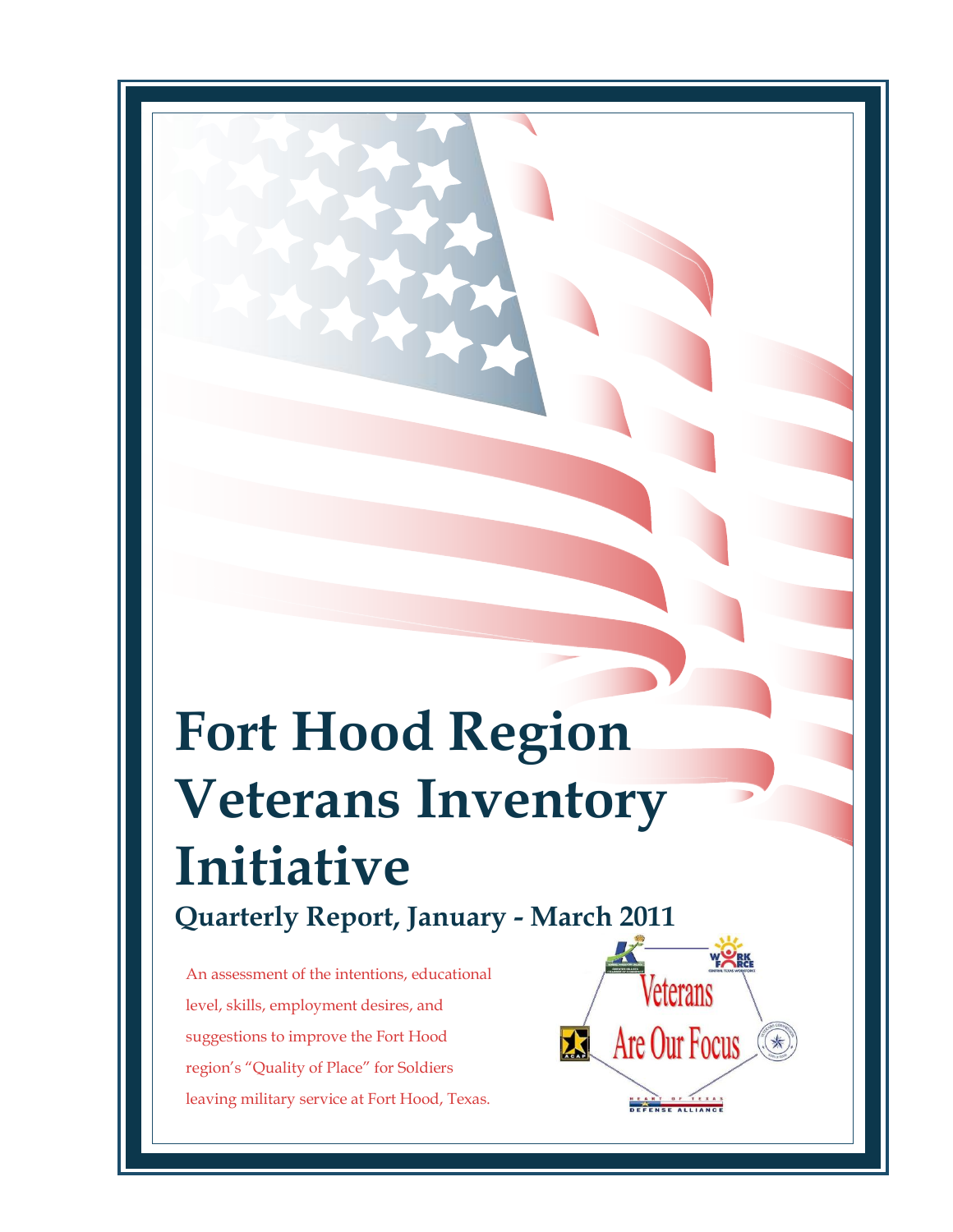

#### **Quarterly Report: 2nd Quarter, FY 2011**

(January - March 2011)

**A. BACKGROUND**: Operation Economic Transformation is the Greater Killeen Chamber of Commerce plan to identify, measure, and capitalize on new and emerging economic development opportunities present in the Fort Hood region. One key recommendation was to regularly administer a survey designed to capture insightful information regarding the skills and desired career fields of veterans separating from military service at Fort Hood. In July 2006, the following parties entered into a Memorandum of Understanding (MOU) to routinely inventory the intentions, educational level, skills, employment desires, and suggestions of separating Soldiers in order to improve the Fort Hood regional "Quality of Place":

- Fort Hood Adjutant General/Army Career and Alumni Program (ACAP)
- Workforce Solutions of Central Texas Board<br>- Workforce Solutions of Central Texas Service
- Workforce Solutions of Central Texas Service Centers
- Greater Killeen Chamber of Commerce
- Heart Of Texas Defense Alliance
- Texas Veterans Commission

Data is collected via a voluntary twelve-question survey administered during either the Transition Assistance Program (TAP) workshop or installation final clearance<sup>1</sup>. The purpose for the collection and analysis of this data is threefold:

1. Develop and retain the region's skilled and motivated military Veteran workforce;

2. Foster innovation and entrepreneurship; retain existing businesses, and attract new business to the region; and

3. Align the efforts of the participating agencies to enhance options for current and future/potential residents.

#### **B. DEMOGRAPHICS**

 $\overline{a}$ 

1. For the 2nd Quarter (January - March 2011), 872 Soldiers completing their military service responded to the survey with the demographics graphed below.

#### **DEMOGRAPHIC DISTRIBUTION**



**2nd QTR 2011**

<sup>1</sup> Retiring Soldiers may participate in TAP up to two years prior to their retirement date, while non-retiring Soldiers may participate up to one year in advance. For FY 2010, 28% of TAP participants are within 90 days of separation; an additional 50% are within 180 days of separation. Current legislation has been introduced to Congress known as the Hiring Heroes Act of 2011 that will require all Soldiers separating from the military to attend the TAP seminar and will provide the opportunity for more Soldiers to participate in the optional Veterans Inventory Initiative survey.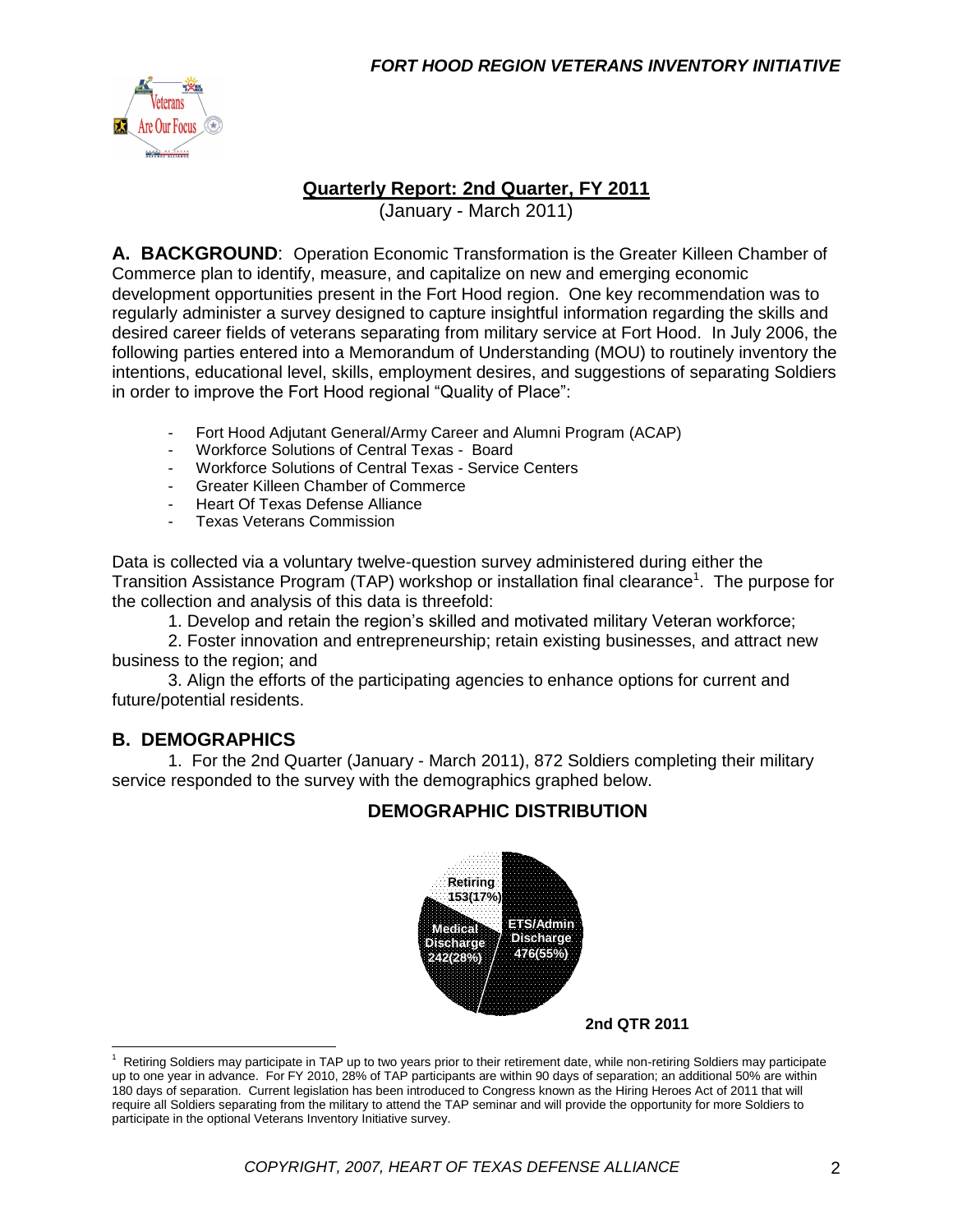

2. The Veteran's Inventory Initiative has collected data on why Soldiers are separating from the service since FY 2007 and, over that period, there have been eighteen recurring quarterly reports with a total of 16,390 separating Soldiers. The following graph compares reasons for separation from FY 2007 through 2nd Quarter 2011. The data shows that the number of Soldiers separating due to ETS and medical has decreased, whereas those separating due to retirement has significantly increased. The increase in those leaving the service due to retirement may be a function of the improving economy and job market in the area or Soldiers may be retiring earlier than in previous years; we will continue to monitor this in the future to see if there is any trend possibly related to these two factors.



**C. INTENTIONS ON STAYING IN THE REGION**: The respondents were surveyed regarding their intentions on remaining in the region (within 30 miles of Fort Hood – generally equating to the Killeen-Temple-Fort Hood Metropolitan Statistical Area) when their service ended.

1. 302 respondents (representing 35% of all respondents) indicated they intended to stay in the region. This data represents:

- a. 104 retirees (68%) of all retirement eligible respondents.
- b. 198 (27.6%) of non-retirement eligible respondents.

In addition, 136 (24%) of the 569 who responded they did not intend to stay in the region, would do so if desirable employment were available.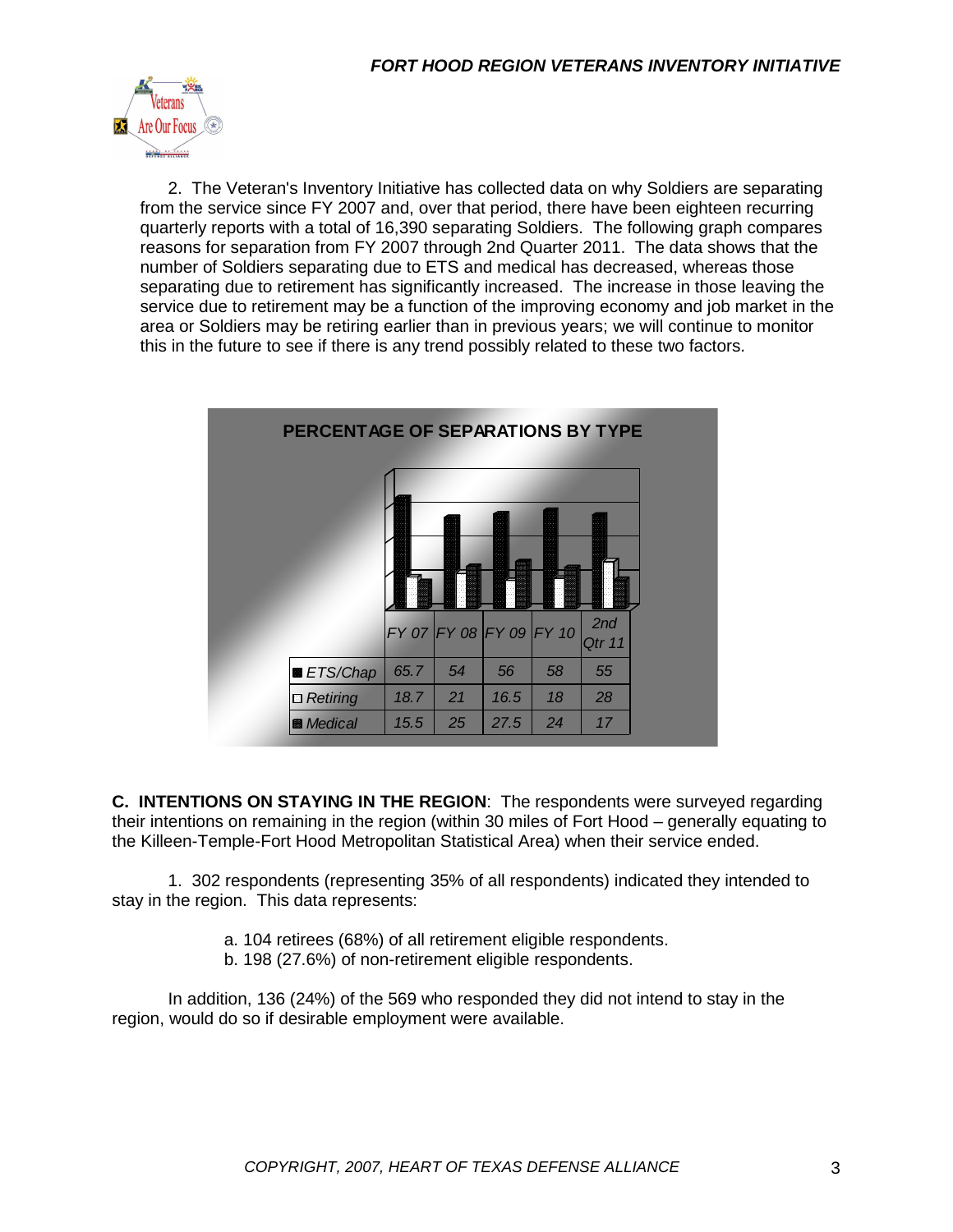



2. When analyzing data of Soldiers' intentions on remaining in the Temple-Killeen-Fort Hood MSA from October 2007 to March 2011, the graph below indicates that the percent of Soldiers intending to remain in the area has consistently averaged between 29 and 41 percent. Data for this quarter decreased from 1st Qtr 2011, but it is still within the historical range.<sup>2</sup> We will continue to monitor this information.



**Percent Intending to Stay** 

Respondents are able to more clearly indicate the intentions of their plans and desires once leaving the service. For this quarter, in addition to the 35% remaining in the area, another 16% would stay if desirable employment was available. Over the past four years, the total amount of respondents intending to stay in the area has averaged 59.6%. This data clearly demonstrates that desirable employment readily available within the MSA is a strong driving force in retaining Soldiers in this area following their service in the military.

 $2$  However, because these surveys are completed up to one year for non-retiring Soldiers and two years for retiring Soldiers before actually leaving the service, "intent" to remain (or leave) may change by the actual separation date.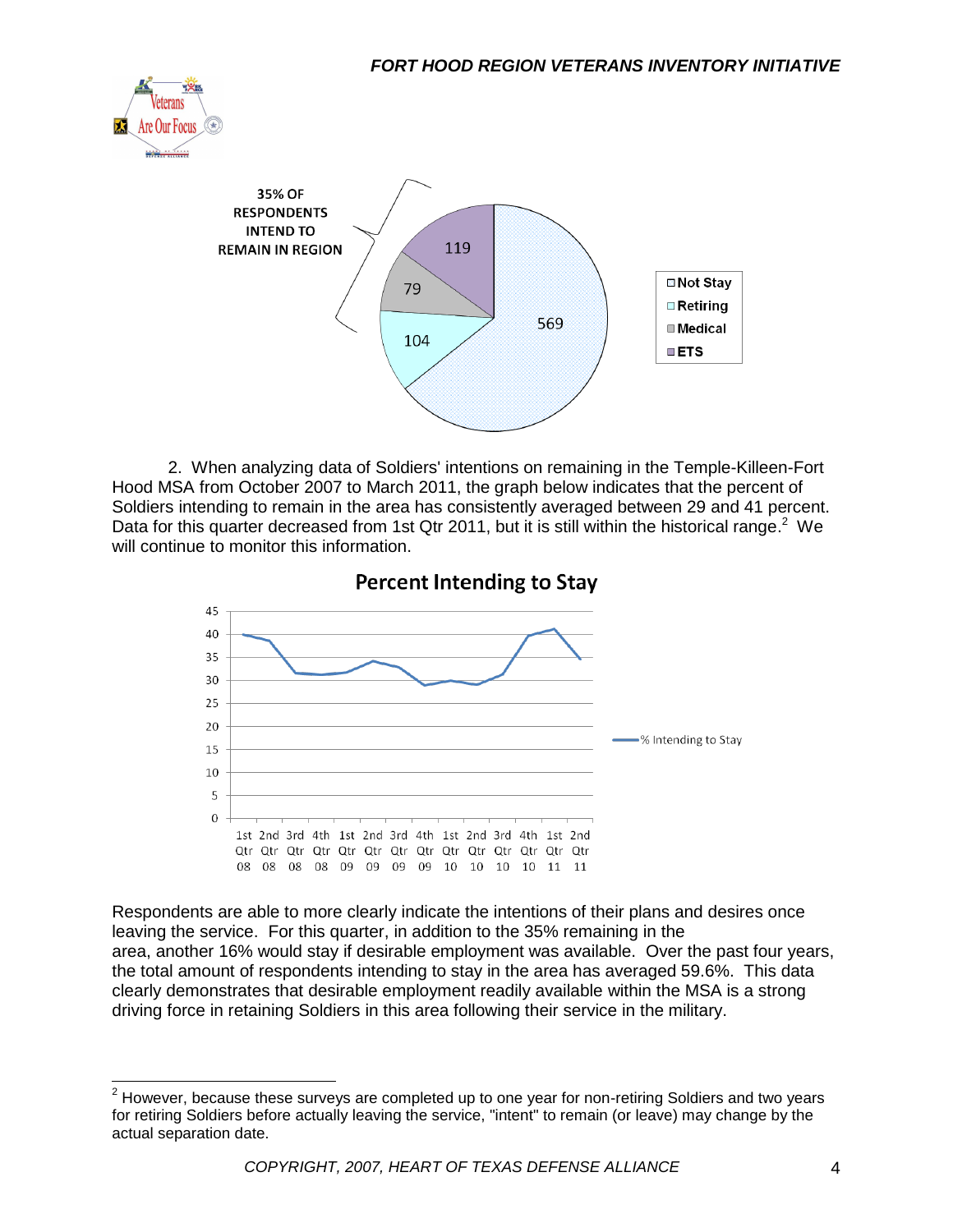



3. Military retirees residing in the MSA: While the Veterans Inventory Initiative only surveys the intent of Soldiers departing the service, it is possible to more accurately track the disposition of the retiring population using data from the Retired Army Personnel System, which provides the actual numbers of retired Soldiers to zip code level. For the ninth quarter in a row, the rate of growth for retirees in the Killeen-Temple-Fort Hood MSA increased slightly; since February 2009, the number of military retirees grew by 7.3 percent in the Killeen-Temple-Fort Hood MSA. According to the Retired Army Personnel System data below, Killeen, Harker Heights, and Belton experienced growth rates exceeding the MSA average for the two year period of 2009-2011. An additional factor might be military retirees moving back into the Central Texas/Fort Hood area immediately upon retirement after having lived (been stationed) somewhere else. This is consistent with the latest census data that states the Bell County population increased by 30.4% from the years 2000 - 2010.

|                                 | <b>FEB</b><br>2009 | <b>FEB</b><br>2010 | % GROWTH<br>2009-2010 | <b>FEB</b><br>2011 | % GROWTH<br>2010-2011 | % GROWTH<br>2009-2011 |
|---------------------------------|--------------------|--------------------|-----------------------|--------------------|-----------------------|-----------------------|
| <b>KILLEEN</b>                  | 8043               | 8319               | $+3.4$                | 8709               | $+4.7$                | $+8.3$                |
| <b>COPPERAS</b><br><b>COVE</b>  | 3013               | 3095               | $+2.7$                | 3147               | $+1.7$                | $+4.4$                |
| <b>HARKER</b><br><b>HEIGHTS</b> | 1828               | 1950               | $+6.7$                | 2022               | $+3.7$                | $+10.6$               |
| <b>TEMPLE</b>                   | 1137               | 1178               | $+3.6$                | 1183               | $+.4$                 | $+4$                  |
| <b>KEMPNER</b>                  | 887                | 899                | $+1.4$                | 941                | $+4.7$                | $+6.1$                |
| <b>BELTON</b>                   | 815                | 851                | $+4.4$                | 884                | $+3.9$                | $+8.5$                |
| <b>LAMPASAS</b>                 | 348                | 361                | $+3.7$                | 373                | $+3.3$                | $+7.2$                |
| <b>GATESVILLE</b>               | 350                | 356                | $+1.7$                | 364                | $+2.2$                | $+4$                  |
| <b>NOLANVILLE</b>               | 267                | 270                | $+1.1$                | 285                | $+5.6$                | $+6.7$                |
| <b>SALADO</b>                   | 207                | 213                | $+2.9$                | 215                | $+.9$                 | $+3.9$                |
| <b>MSA</b>                      | 16895              | 17492              | $+3.5$                | 18123              | $+3.6$                | $+7.3$                |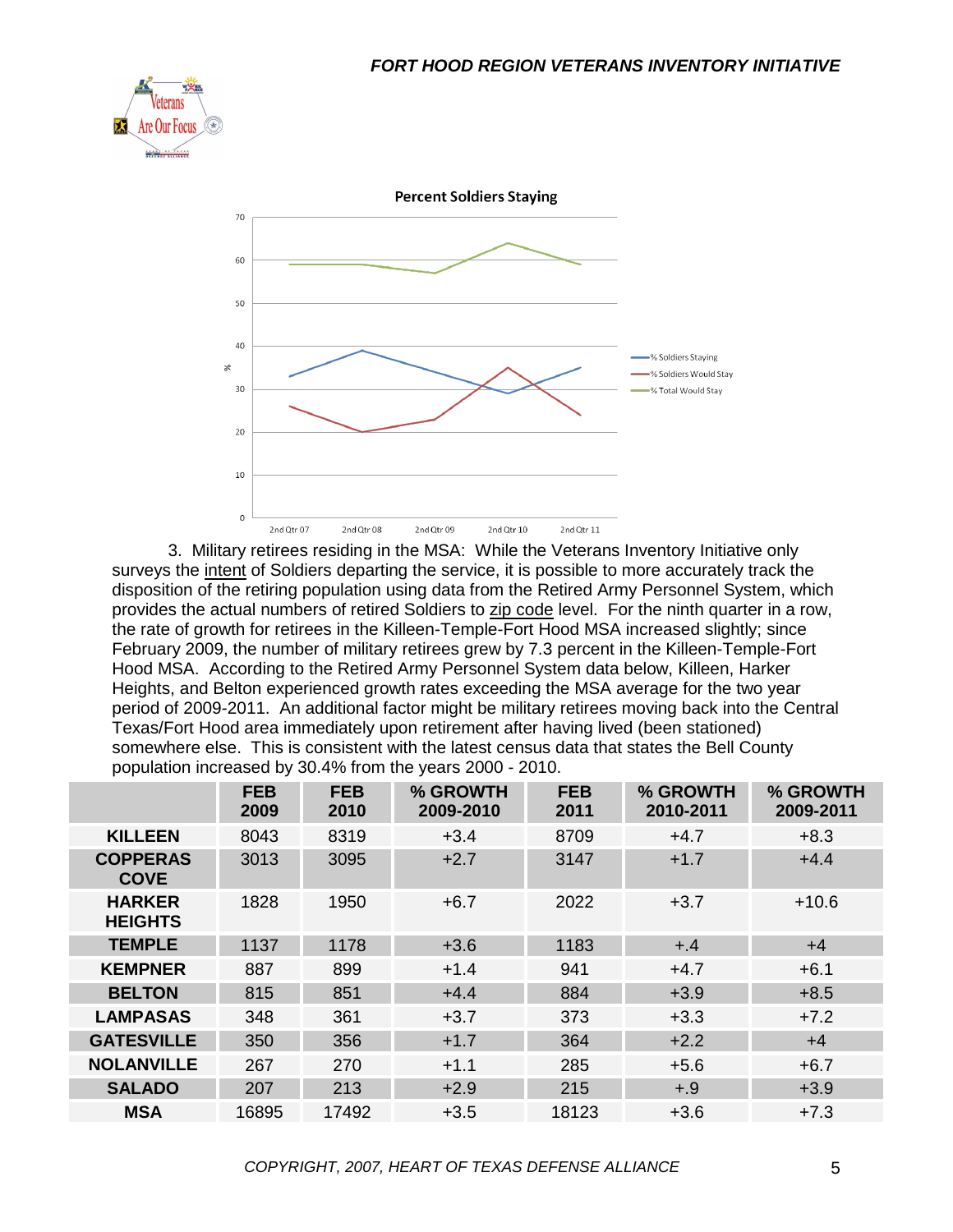



**Retirees in MSA** 

Overall, the growth in numbers of military retirees in the Temple-Killeen-Fort Hood MSA increased by 3.6 percent during the past year and by 7.3 percent during the past two years. As stated before, desirable employment readily available in the area is a strong driving force to retaining Soldiers in this area. In April 2008, the Texas Comptroller certified that the direct economic impact of military retirees and surviving annuitants in the Killeen, Temple, Fort Hood MSA (Bell, Coryell and Lampasas counties) equates to \$791.5 million annually. We will continue to monitor retiree data to determine the potential relationship between intent and the number of retirees that actually remain in the region.

In addition to tracking the retiree military growth rate for the Killeen-Temple-Fort Hood MSA, we are also able to track the military retiree rate of growth for north Texas (174 counties less the Killeen-Temple-Fort Hood MSA). From December 2007 to February 2011, the rate of growth of military retirees in north Texas was 4.2% compared to the rate of growth for military retirees in the Temple-Killeen-Fort Hood area which was 13.9% for the same time period.

Additionally, while the national economy was continuing to experience the effects of the slowly recovering economy as a result of the recession this reporting period, the Killeen-Temple-Fort Hood MSA:

a. Unemployment rate in the area is 7.1% while the U.S. average is 10.2%. (www.bestplaces.net, Feb 2011).

b. Population growth of 15.07% since 2000 in the Killeen-Temple-Fort Hood metropolitan area, Sperling's, www.bestplaces.net, Feb 2011.

c. Bell County grew by one-third and climbed to number 16 in the state of 254 counties in terms of population size, U.S. Census Bureau, 17 Feb 2011.

d. The Killeen-Temple-Fort Hood metro area's cost of living is 19.4% lower than the U.S. average, Sperling's, www.bestplaces.net, Feb 2011.

e. Compared to the rest of the country, the Killeen-Temple-Fort Hood metro area's cost of living is 19.4% lower than the U.S. average, Sperling's, www.bestplaces.net, Feb 2011.

f. Central Texas continued to outpace the state and nation in job growth in 2010; the Killeen-Temple-Fort Hood MSA added 600 non-agricultural jobs in December 2010, Texas Work Force Commission, 21 Jan 2011.

g. The real estate market in the Killeen-Fort Hood-Temple area relatively stable, Fort Hood Area Association of Realtors, 19 November 2010.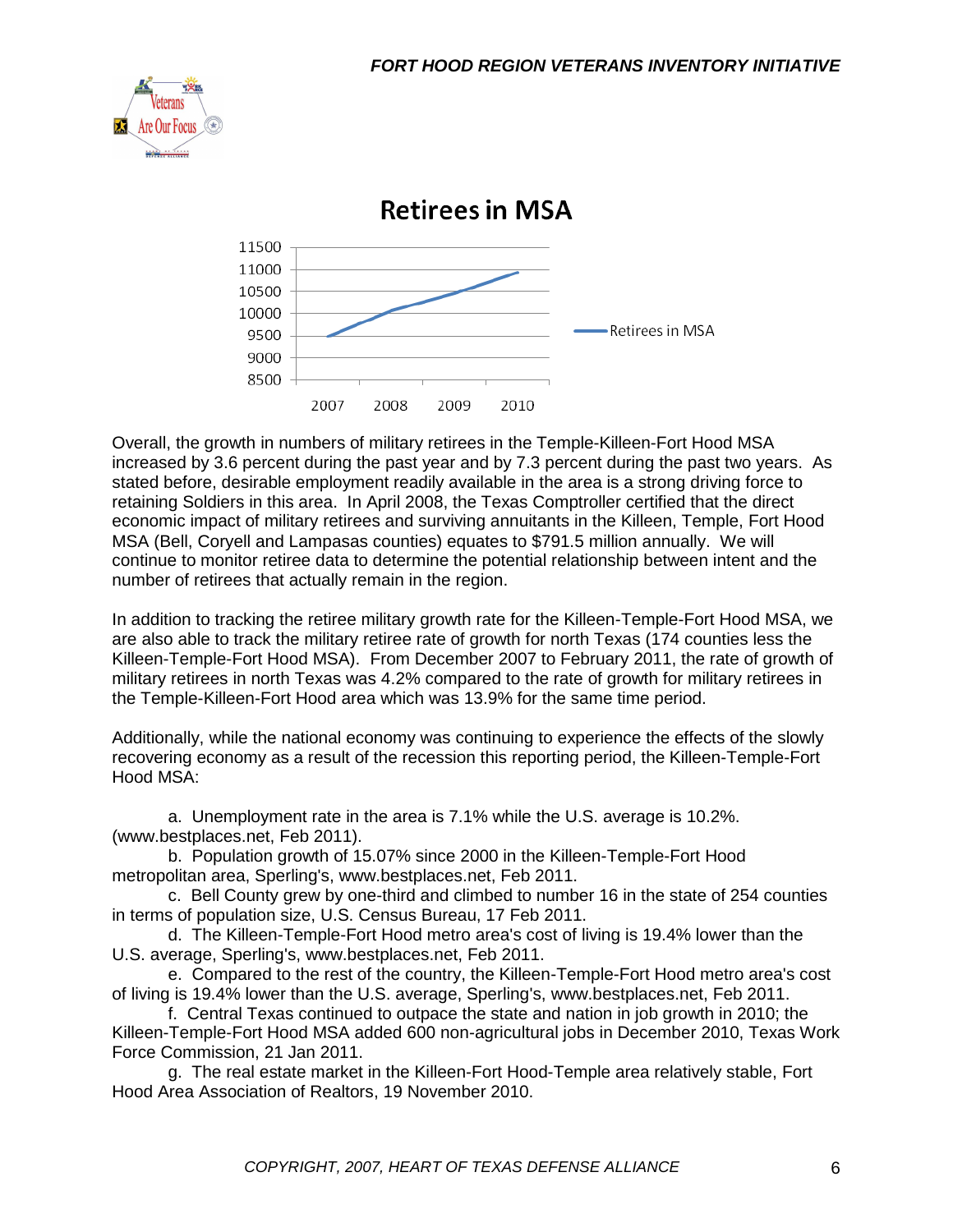

h. Texas A&M University - Central Texas enrollment up to 2558 during spring semester 2010; a 2006 economic impact study by GKCC estimated that an enrollment of 2500 students would bring approximately \$37 million to the area and create over 650 new jobs, 1 Feb 2010.

i. Killeen ranked #1 on the Best Cities for Jobs list in 2011, moving up from #4 in 2010, www.forbes.com, May 2011.

j. Central Texas College ranked 13 out of 50 for one of the fastest growing two-year colleges in the country (www.ccweek.com, June 2010) and named one of the Top 20 Military-Friendly Colleges and Universities (KMI Media Group and Military Advanced Education).

In addition to these indicators of economic stability for the Killeen-Temple-Fort Hood MSA, there are many other indicators of growth and stability in the area such as construction of the new Darnall Army Medical Center, construction of the new Seton Medical Center in Harker Heights, three new military medical clinics in Harker Heights, Copperas Cove and Killeen, a 3.9% increase in 2010 over the 2009 enplanements at the Killeen-Fort Hood Regional Airport, as well as the opening and increasing enrollment of the new Texas A&M University-Central Texas.

**D. MILITARY OCCUPATIONAL SPECIALITIES**: Departing Soldiers represented 148 different Military Occupational Specialties. However, 76% (654/860 respondents) can be grouped into five general areas: Combat Arms, Logistics/Transportation, Maintainers/Repairers, Information Technology/Communications, and Military Intelligence. This is the fourth time that Military Intelligence was ranked as one of the top reported MOSs and is most likely a result of the 504th Battlefield Surveillance Brigade returning from deployment in January 2010. Engineers and Medical have been in the top five recently and they are included here as the sixth and seventh grouping.



#### **COMBAT ARMS**

The types of units at Fort Hood (five Brigade Combat Teams and one Fires Brigade at the time of this report) and deployment cycles explains the higher number of Combat Arms Soldiers leaving the service. Most, if not all, will be combat veterans of the Iraq/Afghanistan campaigns, which have a distinctive small-unit focus by their nature. Therefore, in addition to the skills listed below, these Soldiers would likely have extensive leadership and staff planning skills that far surpass those of their civilian peers.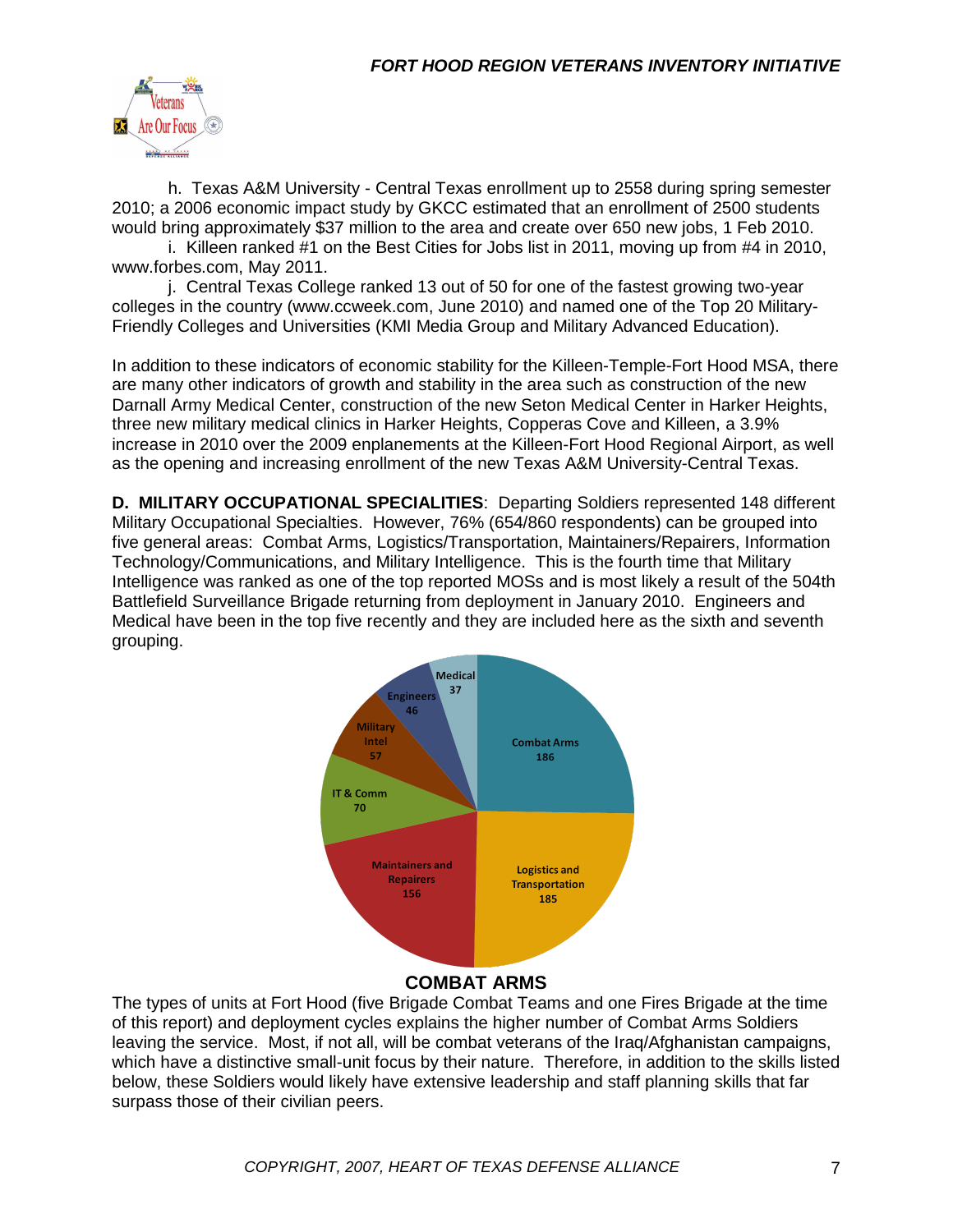

Soldiers in combat arms comprise 21.6 percent of the reported fields.

| Infantry $(69)$                      | Member or leader who individually employs small arms/heavy anti-                                                                                                                                                                      |
|--------------------------------------|---------------------------------------------------------------------------------------------------------------------------------------------------------------------------------------------------------------------------------------|
|                                      | armor weapons in support of combat operations                                                                                                                                                                                         |
| Field Artillery (55)                 | Operate or supervise high technology cannon artillery weapons,<br>automated tactical data systems, intelligence activities, target<br>processing, radar operations, artillery surveying operations, or<br>meteorological observation. |
| Armor $(39)$                         | Member or leader who employs main battle tanks or cavalry fighting<br>vehicles in combat operations, and performs reconnaissance and<br>security.                                                                                     |
| <b>Air Defense Artillery</b><br>(23) | Operate command/control/communications/computer information<br>systems or the lightweight, highly mobile Avenger or medium weight<br>Patriot Air Defense Missile systems.                                                             |

### **LOGISTICS AND TRANSPORTATION**

Soldiers serving in the logistics and transportation fields comprise 21.5 percent of reported fields.

| <b>Motor Transport</b><br><b>Operator</b> (49) | Supervises and operates wheel vehicles to transport personnel and<br>cargo. Oversees and checks proper loading and unloading of cargo |
|------------------------------------------------|---------------------------------------------------------------------------------------------------------------------------------------|
|                                                | on vehicles and trailers.                                                                                                             |
| <b>Unit Supply</b>                             | Supervise or perform duties involving the request, receipt, storage,                                                                  |
| Specialists (32)                               | issue, accountability, and preservation of individual, organizational,                                                                |
|                                                | installation, and expendable supplies and equipment.                                                                                  |
| <b>Food Service</b>                            | Supervise or prepares, cooks and serves food in field or garrison                                                                     |
| <b>Specialists (28)</b>                        | food service operations.                                                                                                              |
| <b>Automated Logistical</b>                    | Supervise and perform management or stock record/warehouse                                                                            |
| Specialists (26)                               | functions pertaining to receipt, storage, distribution and issue, and                                                                 |
|                                                | maintain equipment records and parts.                                                                                                 |
| <b>Petroleum Supply</b>                        | Supervise the receipt, storage, accountability, and cares for                                                                         |
| Specialists (23)                               | dispensing, issuing and shipping bulk or packaged petroleum, oils,                                                                    |
|                                                | and lubricants.                                                                                                                       |
| <b>Ammunition Supply</b>                       | Assists in receipt, storage, issue, maintenance, modification,                                                                        |
| <b>Specialists (9)</b>                         | destruction, and demilitarization of explosive items. Performs                                                                        |
|                                                | ammunition supply stock control and accounting duties using both                                                                      |
|                                                | automated and manual procedures.                                                                                                      |

#### **MAINTAINERS/ REPAIRERS**

Soldiers that work in the field of maintenance and repair comprise 20.8 percent of the population.

| Special purpose (45) | 15 different low-density fields that require a degree of technical skills |  |  |
|----------------------|---------------------------------------------------------------------------|--|--|
|                      | that would support the repair and maintenance of Army vehicles and        |  |  |
|                      | equipment. These skills include metal workers (welders),                  |  |  |
|                      | machinists, small arms and fire control repair, power generation,         |  |  |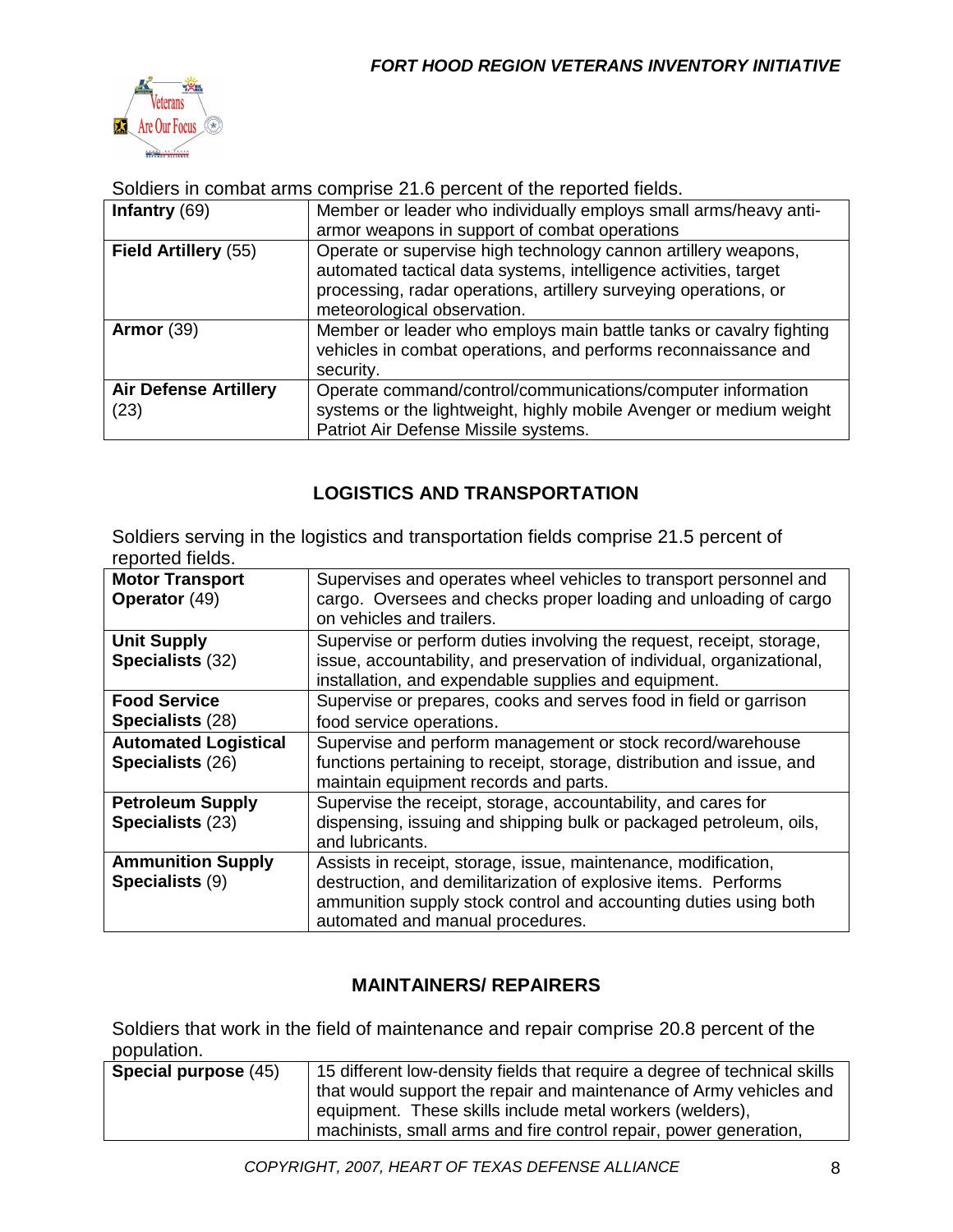

| computer/detection systems, radar, avionic communication                    |  |  |
|-----------------------------------------------------------------------------|--|--|
| equipment, and special purpose equipment (such as HVAC and                  |  |  |
|                                                                             |  |  |
| Supervise and perform unit, direct support and general support level        |  |  |
|                                                                             |  |  |
| vehicles, their associated trailers and material handling equipment.        |  |  |
| 10 different enlisted specialties (less pilots and air traffic controllers) |  |  |
|                                                                             |  |  |
|                                                                             |  |  |
| Perform or supervise unit maintenance, diagnose, and troubleshoot           |  |  |
| malfunctions on gas turbine and diesel power plants; the suspension,        |  |  |
|                                                                             |  |  |
| control systems on tracked vehicles including the M1 Abrams main            |  |  |
|                                                                             |  |  |
|                                                                             |  |  |

## **INFORMATION TECHNOLOGY AND COMMUNICATIONS**

The information technology and communications field makes up 8.1 percent of the fields reported.

| <br><b>Signal Support</b><br><b>Systems Specialist</b><br>(30)                         | Supervise, install, employ, maintain, troubleshoot and assist users<br>with battlefield signal support systems, terminal devices, satellite<br>communications equipment and automated telecommunications<br>computer systems, to include local area networks, wide area<br>networks and routers. Integrate signal systems and networks;<br>performs unit level maintenance on authorized signal equipment and<br>associated electronic devices; train and provide technical assistance<br>to users of signal equipment.                   |
|----------------------------------------------------------------------------------------|-------------------------------------------------------------------------------------------------------------------------------------------------------------------------------------------------------------------------------------------------------------------------------------------------------------------------------------------------------------------------------------------------------------------------------------------------------------------------------------------------------------------------------------------|
| <b>Information</b><br><b>Technology Specialist</b><br>(12)                             | Supervise, install, operate and perform unit level maintenance on<br>multi-functional/multi-user information processing systems,<br>peripheral equipment, and associated devices. Perform analyst and<br>information assurance functions and conducts data system studies.<br>Perform Information Services Support Office (ISSO) duties of<br>printing, publications, records management and Communication<br>Security (COMSEC) custodian functions and certification authority<br>duties in support of the Defense Message System (DMS). |
| <b>Multichannel</b><br><b>Transmission System</b><br><b>Operator-Maintainer</b><br>(9) | Supervise, install, operate and perform unit level maintenance on<br>multi-channel line-of-site and tropospheric scatter communications<br>systems, communications security (COMSEC) devices, and<br>associated equipment.                                                                                                                                                                                                                                                                                                                |
| <b>Radio Operator-</b><br>Maintainer (5)                                               | Radio Operator-Maintainers are primarily responsible for all<br>maintenance checks and services on assigned radio communication<br>equipment.                                                                                                                                                                                                                                                                                                                                                                                             |
| <b>Cable Systems</b><br>Installer-Maintainer (4)                                       | Cable Systems Installer-Maintainers are primarily responsible for<br>installing, operating and performing maintenance on cable and wire<br>communications systems, communication security devices and<br>associated equipment.                                                                                                                                                                                                                                                                                                            |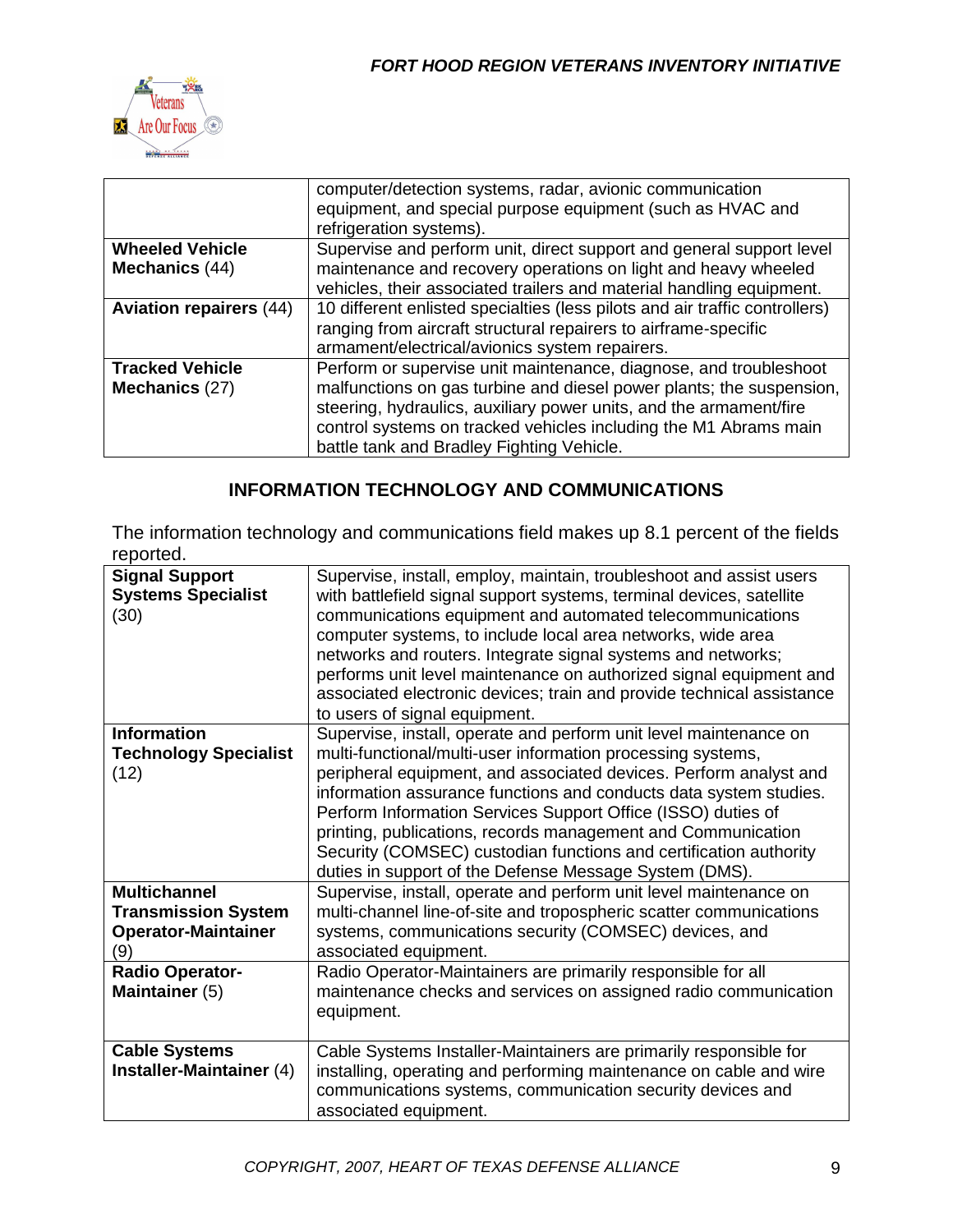

## **MILITARY INTELLIGENCE**

The military intelligence field makes up 6.6% of the fields reported.

| <b>Intelligence Analyst</b><br>(24)                                                   | Supervises, performs, or coordinates collection management,<br>analysis, processing, and dissemination of strategic and tactical<br>intelligence.                                                                                                                         |
|---------------------------------------------------------------------------------------|---------------------------------------------------------------------------------------------------------------------------------------------------------------------------------------------------------------------------------------------------------------------------|
| <b>Military Intelligence</b><br><b>Systems</b><br><b>Maintainer/Integrator</b><br>(8) | Performs and supervises maintenance, integration, and electronics<br>monitoring on various computer systems. Conducts computer<br>network operations, installs and reconfigures computer hardware and<br>software and authors web applications.                           |
| <b>Human Intelligence</b><br><b>Collector</b><br>(8)                                  | Supervises and conducts debriefings and interrogations and<br>elicitations in English and foreign languages for positive intelligence<br>and force protection information. Translates documents, prepares<br>and edits reports. Conducts analysis and performs briefings. |
| <b>Signals Intelligence</b><br>Analyst (7)                                            | Supervises and performs analysis and reporting of intercepted foreign<br>communications. Performs collection management and produces<br>intelligence reports.                                                                                                             |

#### **ENGINEERS**

The engineer field makes up 5.3% of the fields reported.

| <b>Combat Engineer (24)</b> | Engaged in providing mobility, counter-mobility and survivability<br>support to combat forces. Operates, directs and assists in the<br>operation of various light and heavy engineer wheeled and tracked<br>vehicles. Directs construction of shelters and assembly of military<br>fixed bridges. |
|-----------------------------|---------------------------------------------------------------------------------------------------------------------------------------------------------------------------------------------------------------------------------------------------------------------------------------------------|
| <b>Other (17)</b>           | 8 Construction Engineers, 3 Carpentry and Masonry Specialists, 2<br>Firefighters, 3 Interior Electricians, and 1 Plumber                                                                                                                                                                          |

#### **MEDICAL**

Personnel in the medical field make up 4.3% of the reported fields.

| <b>Health Care Specialist</b><br>(22) | Provide emergency medical treatment, limited primary care, force<br>health protection, evacuation in a variety of operational and clinical<br>settings from point of injury or illness through the continuum of<br>military health care under the supervision of a physician, nurse or<br>physician's assistant. As a field combat medic, provides emergency<br>medical care/treatment at point of wounding on the battlefield or to<br>battle and non-battle casualties during wartime. |
|---------------------------------------|------------------------------------------------------------------------------------------------------------------------------------------------------------------------------------------------------------------------------------------------------------------------------------------------------------------------------------------------------------------------------------------------------------------------------------------------------------------------------------------|
| Other $(14)$                          | 2 Medical Lab Specialists, 2 Operating Room Specialists, 1 Vet Food<br>Insp Spec, 1 Nutrition Care Spec, 1 Biomedical Equipment<br>Specialist, 1 Patient Admin Spec, 1 Animal Care Spec, 1 Respiratory<br><b>Spec</b>                                                                                                                                                                                                                                                                    |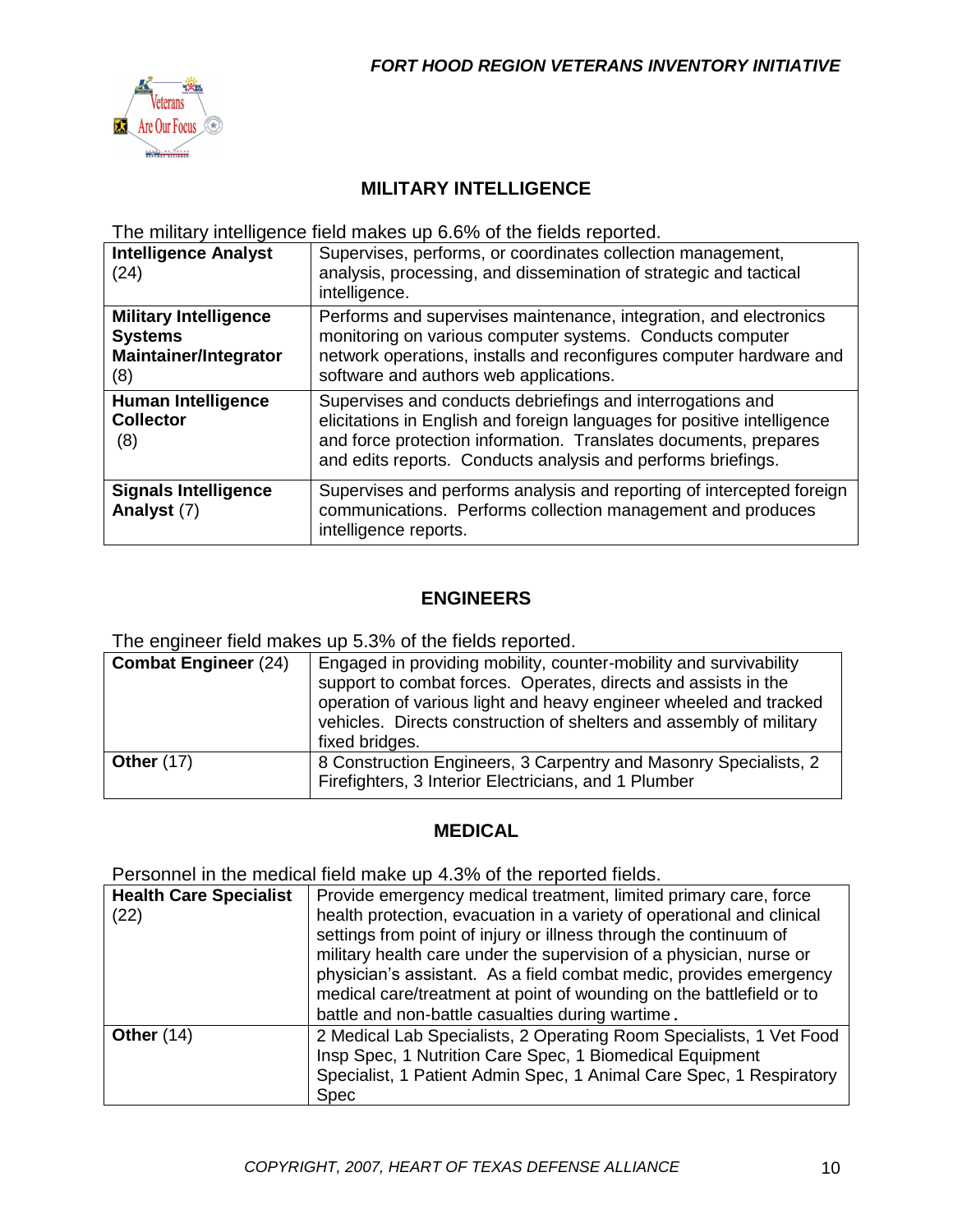

**E. DESIRED POST- MILITARY SERVICE EMPLOYMENT:** Respondents are asked to indicate the type (or types) of post-military employment they desire. In order to standardize input for ease of analysis, the survey provides 14 broad categories conforming to industry categories found in the North American Industrial Classification System (NAICS), but respondents may write in and/or amplify any area not listed. For this 2nd Quarter report, the top five desired categories of post-military service employment were<sup>3</sup>: **SOLDIER SPOUSE**

- 1. Law Enforcement/Security: 109 1. Medical/Health Field: 87
- 2. Management/Business: 83 2. Administrative/Office: 59
- 3. Medical/Health Field: 79 3. Education/Teaching: 40
- 4. Equipment Maintenance/Repair: 72 4. Transportation/Warehouse: 33
- 5. Transportation/Warehouse: 70 5. Management/Business: 27
- 
- 
- 
- -

The anomalies in Military Occupational Specialty data may have been carried over to the types of post-service employment desired. Because of the higher number of Combat Arms respondents eligible to leave the military this quarter due to the redeployment cycles, Law Enforcement as a desired career after military service has continued to remain one of the top three desired careers after leaving the service since Oct 2007. A wide range of possibilities available in the Law Enforcement area is apparently appealing. Once again, a career in the Management/Business field is listed as one of the top three desired careers after military service and has been since October 2007. For the past fifteen months, a career in the Medical/Health Field was one of the top three desired second careers and has been since January 2010.

Since July 2008, the Medical/Health Field has topped the list for desired spouse employment, however it dropped out of the top choices this quarter. Since October 2007, the top desired careers have always included Administrative/Office, Education/Teaching, and Management/Business. For the first time since the beginning of the Veteran's Inventory Initiative Reports in 2007, Transportation/Warehouse is now one of the top desired choices for careers. We will continue to follow this to see if this is a beginning trend for spouses.

The top categories of desired post-service employment for those intending to retire from military service are:

| 1. Transportation/Warehouse: | 22 responses |
|------------------------------|--------------|
| 2. Management/Business:      | 20 responses |
| 3. Equipment Maint/Repair:   | 19 responses |

- 4. Law Enforcement/Security: 16 responses
- 5. Education/Teaching: 15 responses
- 

 $3$  Employers desiring to hire Fort Hood veterans may post their employment website URL link on the ACAP website (www.acap.army.mil). Employers may also coordinate with the Fort Hood Transition Services Manager (Linda Christ at (254)288-6735) to arrange to recruit potential Veteran employees in person Tuesday through Thursday, and briefly address the TAP workshop (industry they represent, skills they are seeking, availability to discuss job opportunities.) Employers may place a job posting via "Work in Texas" (www.workintexas.com) - a statewide, internet-based job matching system through the Central Texas Workforce Center (254)200-2020. The Texas Veterans Services staff work closely with the Central Texas Workforce Business Services including job development, direct referrals, and military skills-civilian occupations matching. Contact Jerry Butts (Killeen: (254)200-2026) or Waverly Hargrove (Temple: (254)773-1607, ext 4032) for more information.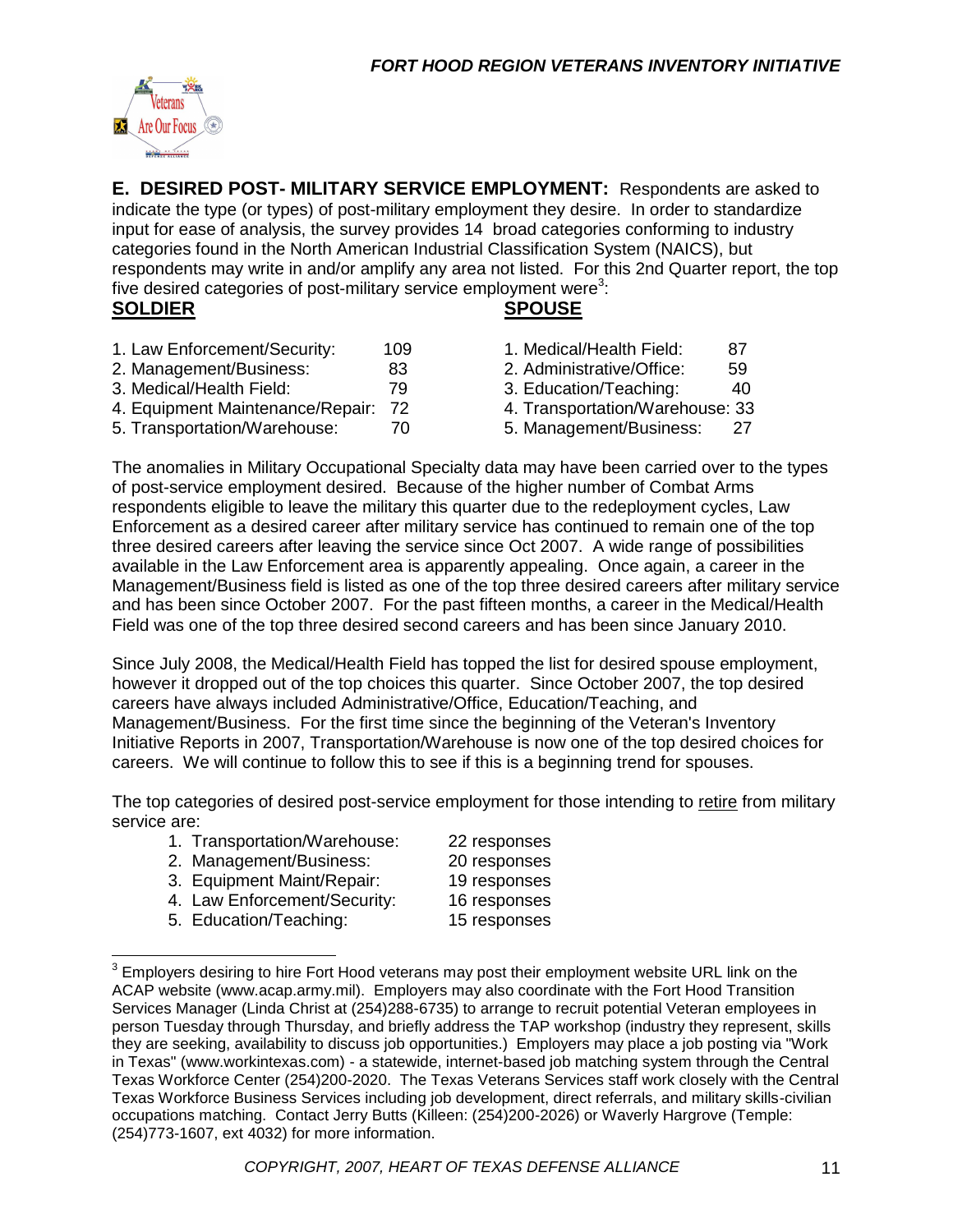

Retiring Soldiers listed Transportation as an area for post-service employment which has been one of the top five choices since October 2008. Again, this is most likely a function of the high volume of respondents this quarter whose MOS was Transportation and Logistics which has always been one of the top three MOSs since January 2008. Since October 2007, Education/Teaching has always been one of the top five desired employment choices after retirement except for the months of October - December 2009. Equipment Maintenance/Repair was listed for the third time as one of the top five desired career choices for those who are retirement eligible. We will continue to monitor this in future reports.

Officers and Non-Commissioned Officers eligible to retire have spent many years leading increasingly larger and more complex organizations, are graduates of an Army Professional Education system that focuses on developing their leadership skills, and have demonstrated success as a result of their longevity of service. In most cases, their skills would include human resource development, supervision of large numbers of subordinates, fiscal planning, etc. Therefore, Management and Administration are areas of post-service employment that are consistent with their training and experience.

The *Operation Economic Transformation* Report identified four "target industries" or clusters that present the Greater Fort Hood Region with immediate opportunities for economic growth:

Information Technology Transportation and Logistics Healthcare Services Business Services

Clusters are geographic concentrations of interconnected firms and institutions utilizing related applications and serving similar markets. When fully developed, clusters can act as the principal drivers of economic growth and innovation in a region. The report recommended pursuing the development of these four clusters through a coordinated strategy of business retention, recruitment and entrepreneurship.

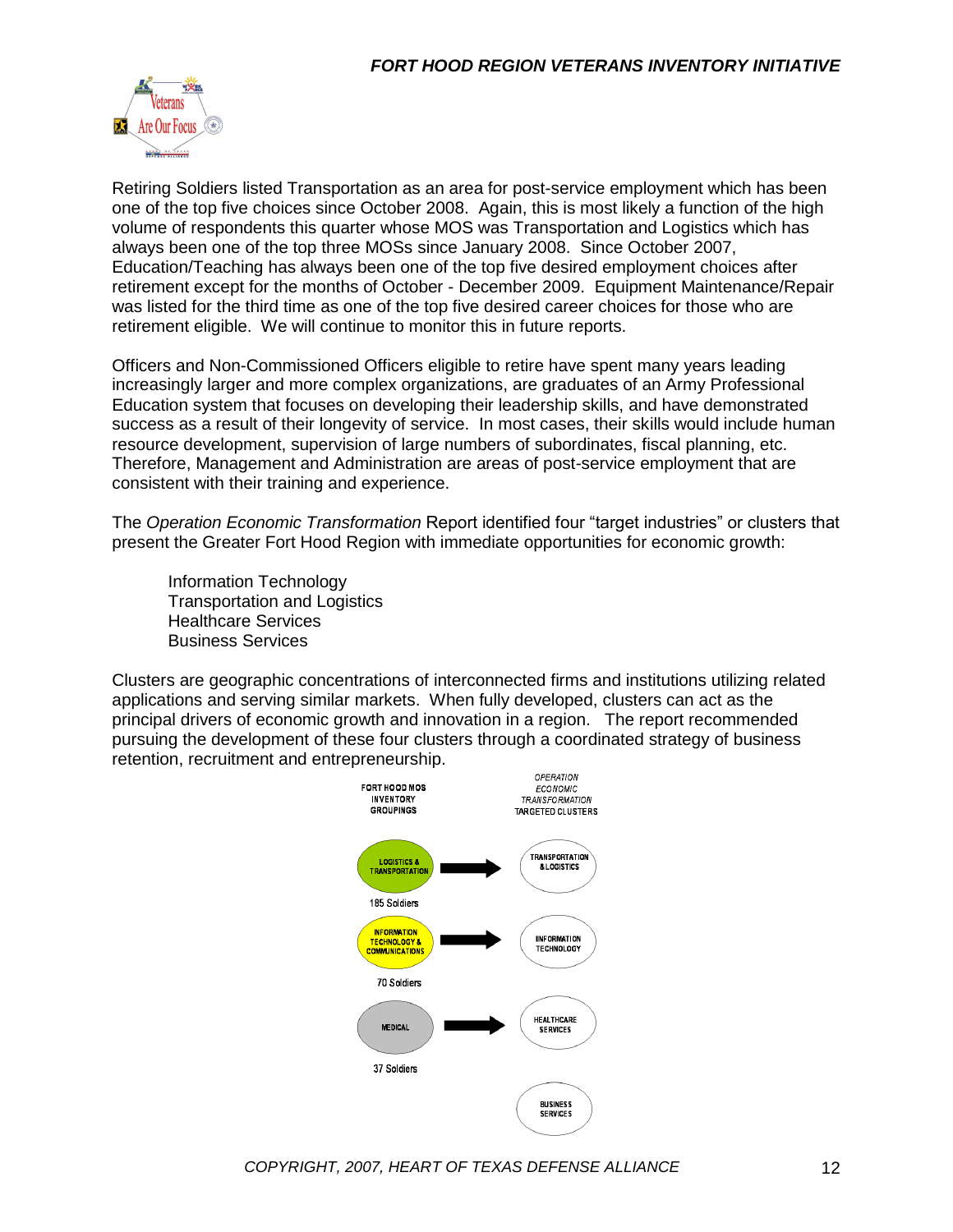

When separating the respondents into major MOS categories, the data directly correlates to these target clusters in the Operation Economic Transformation Report as shown in the chart above. In addition, because Officers and Non-Commissioned Officers eligible to retire have spent many years of their military career in leadership positions and are graduates of an Army Professional Education system, they have acquired many skills in Management and Administrative roles. This training and experience, regardless of their MOS, would directly correspond with the Business Services cluster.

**F. EDUCATION LEVEL OF THOSE REMAINING IN THE REGION:** Respondents provide their highest level of educational attainment. For this quarter, 72% percent of the respondents who intend to remain in the region have some level of post-secondary education:

- 1. Some College 46.7%
- 2. Associates Degree 13.2%
- 3. Baccalaureate Degree 8.3%
- 4. Masters Degree 3.3%

The data from 16,390 Soldiers separating over the last 18 quarters indicates that for those Soldiers who intend to remain in the Killeen-Temple-Fort Hood MSA (both retirement eligible and non-retirement eligible) educational attainment has increased steadily from 2007 to present.

| <b>Educational Attainment Level</b> | <b>Percent Increase (Avg)</b> |
|-------------------------------------|-------------------------------|
| Some College:                       | 50%                           |
| <b>Associates Degree:</b>           | 0%                            |
| <b>Baccalaureate Degree:</b>        | 6%                            |
| Masters Degree:                     | 80%                           |

When comparing the highest level of education that Soldiers had attained between 2007 - 2011, we see that there was no change in Soldiers having an Associate's degree, but there was an increase in Soldiers with Some College, Baccalaureate degrees, and Masters degrees. This demonstrates the fact that these Soldiers have a high degree of self initiative since many of these Soldiers continue to pursue a higher level of education around multiple deployments overseas. Continuing education is an important component to retention and, in today's Army, Soldiers routinely perform in an increasingly sophisticated and technical operating environment in the execution of their duties. Enrollments at the two regional community colleges are up, and the creation of Texas A&M-Central Texas in May 2009 provides additional opportunities for Soldiers pursuing (or finishing) baccalaureate and masters degrees. These Soldiers have acquired a wide range of skills and experience while in the service and, when combined with the high levels of educational attainment, they are highly qualified, valuable, and competitive for the Killeen-Temple-Fort Hood civilian workforce.

#### **G. DESIRED "QUALITY OF PLACE" IMPROVEMENTS:**

1. In the past, the Veteran's Inventory Initiative reports have tracked the respondents' desired improvements (their perception of the Central Texas Quality of Place) if remaining in the Killeen-Temple-Fort Hood MSA after separation from the military service. Respondents were also given the opportunity to provide additional comments regarding their response to "quality of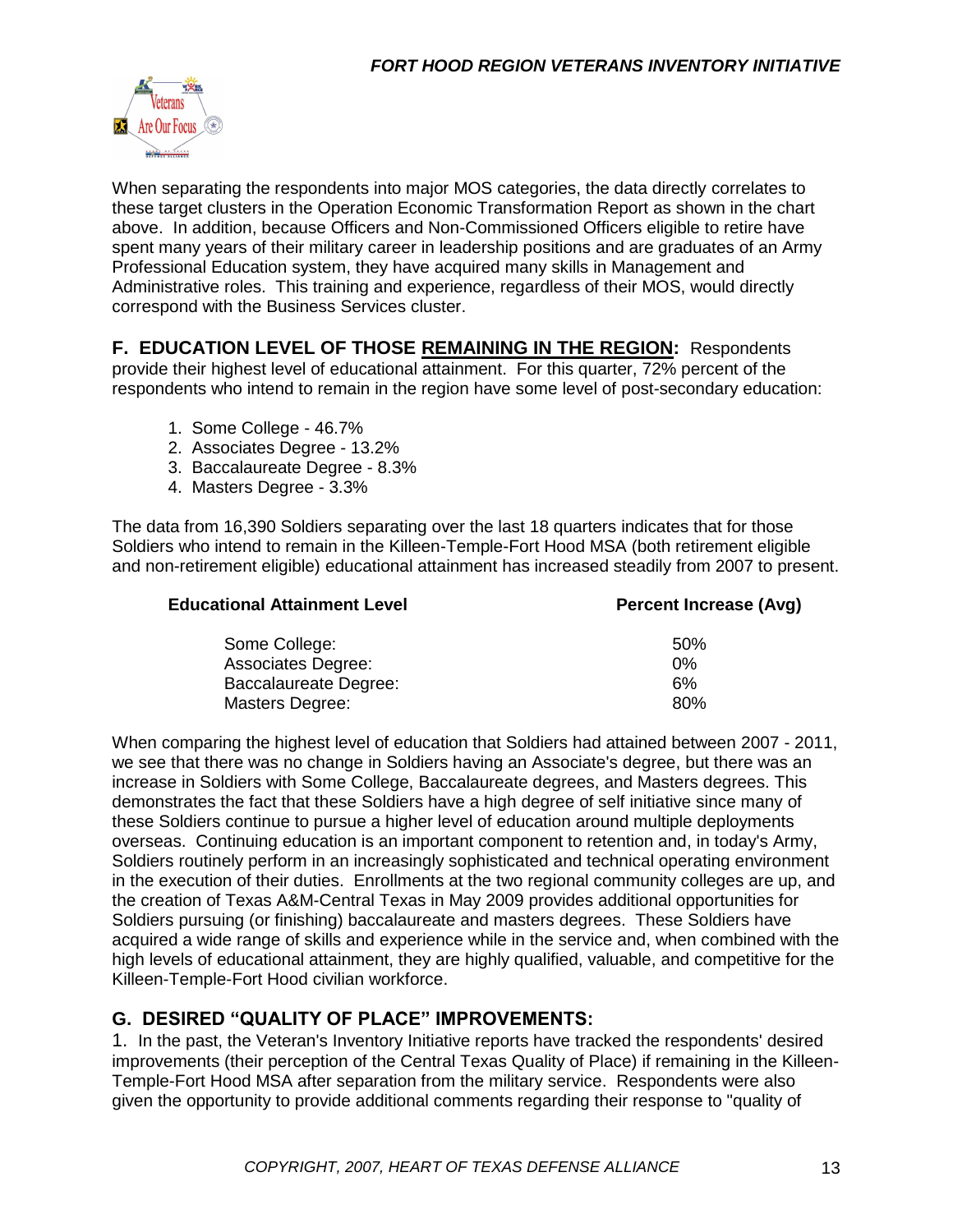

place." The survey was revised in July 2009 to gain more clarity on the quality of place factors that separating Soldiers specifically indicated needed improvement.

# **Desired Quality of Place Responses** 2nd Quarter 2011



After removing the 47% who state they intend to "return to home of record" and "moving for employment elsewhere" choices, the following graph depicts the factors the remaining 53% cite as quality of place issues.

# **Quality of Place Desires Needing Improvement** 2nd Quarter 2011



2. For this quarter, the top two desired quality of place improvements were improvements in the crime rate as well as desirable employment in the area. The perception of population congestion in the area may be a result of several units returning from deployment recently as well as the military's commitment to increase the dwell time between unit deployments as compared to the past several years. Traffic congestion moved to one of the last desired quality